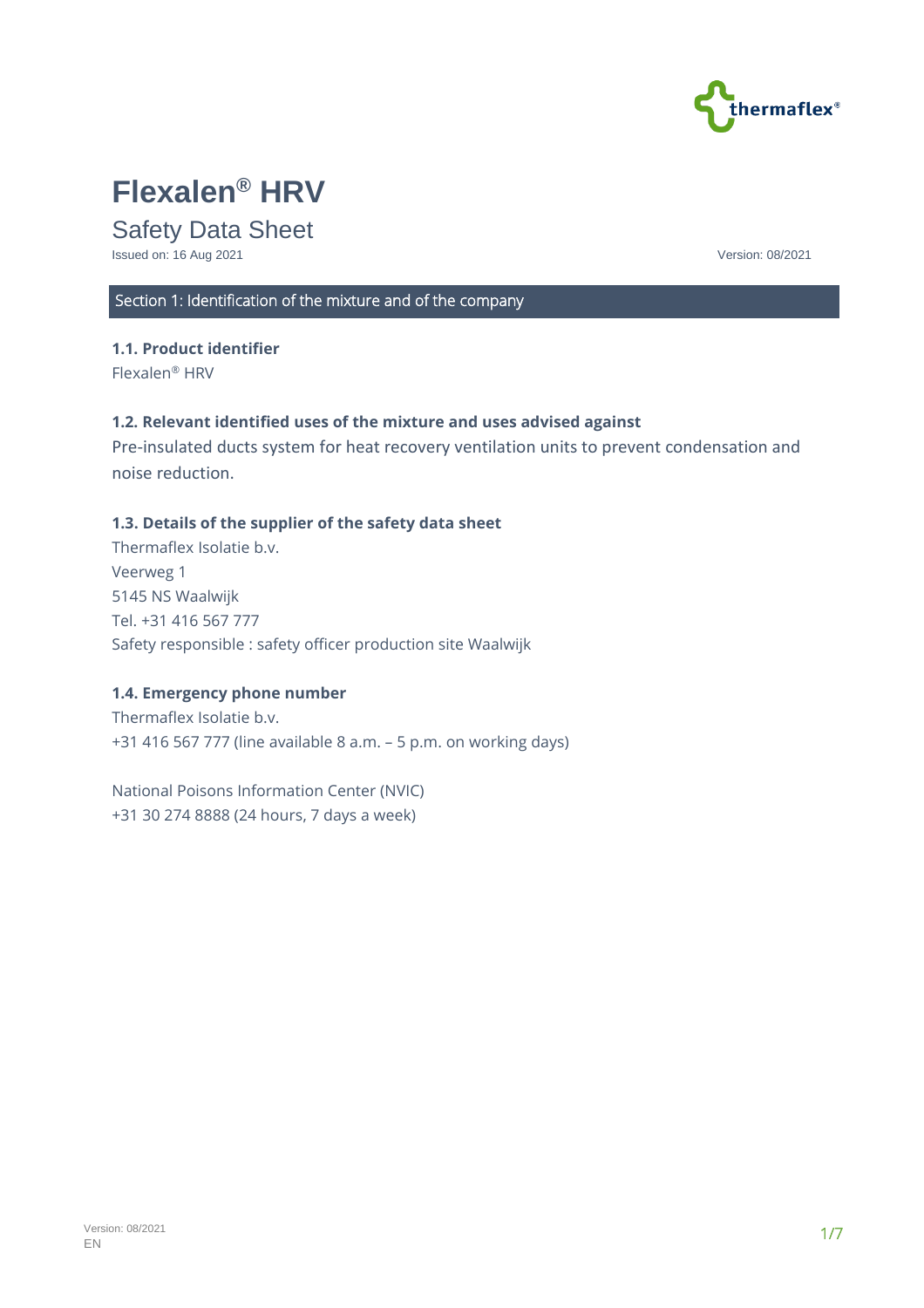

#### Section 2: Hazards identification

#### **2.1**. **Classification of the mixture**

Not a hazardous mixture according to Regulation (EC) No 1272/2008.

#### **2.2**. **Label elements**

Not a hazardous mixture according to Regulation (EC) No 1272/2008. Therefore, no exceptional label elements are needed.

#### **2.3**. **Other hazards**

Flexalen® HRV will burn when provided with an adequate amount of heat and oxygen; therefore do not expose the material to any flame or other source of ignition or heat. Subject to reasonable care and cleanliness. There are no obvious problems associated with the handling of this product.

This product does not contain substances to be PBT or vPvB at levels of 0.1% or higher.

**Section 3: Composition/ information on ingredients** 

#### **3.1**. **Substances**

The product consists of a LDPE foam with a corrugated HDPE outer casing.

#### **3.2.Mixtures**

Components

| <b>Component</b> | Cas no.<br>EC. No. | <b>Classification</b><br>(Regulation (EC) no<br>1272/2008) | <b>Weight %</b> |
|------------------|--------------------|------------------------------------------------------------|-----------------|
| 1-Hexene polymer | 25213-02-9         | Not classified                                             | >60%            |
| with ethene      | 607-647-3          |                                                            |                 |
| Polyethylene     | 9002-88-4          | Not classified                                             | > 35%           |
| Ethylne-1-octene | 2221-73-8          | Not classified                                             | $< 3\%$         |
| copolymer        |                    |                                                            |                 |
| Additives        |                    | Not classified                                             | $< 2\%$         |

Additives can be divided in: colour, nucleators and stabilizers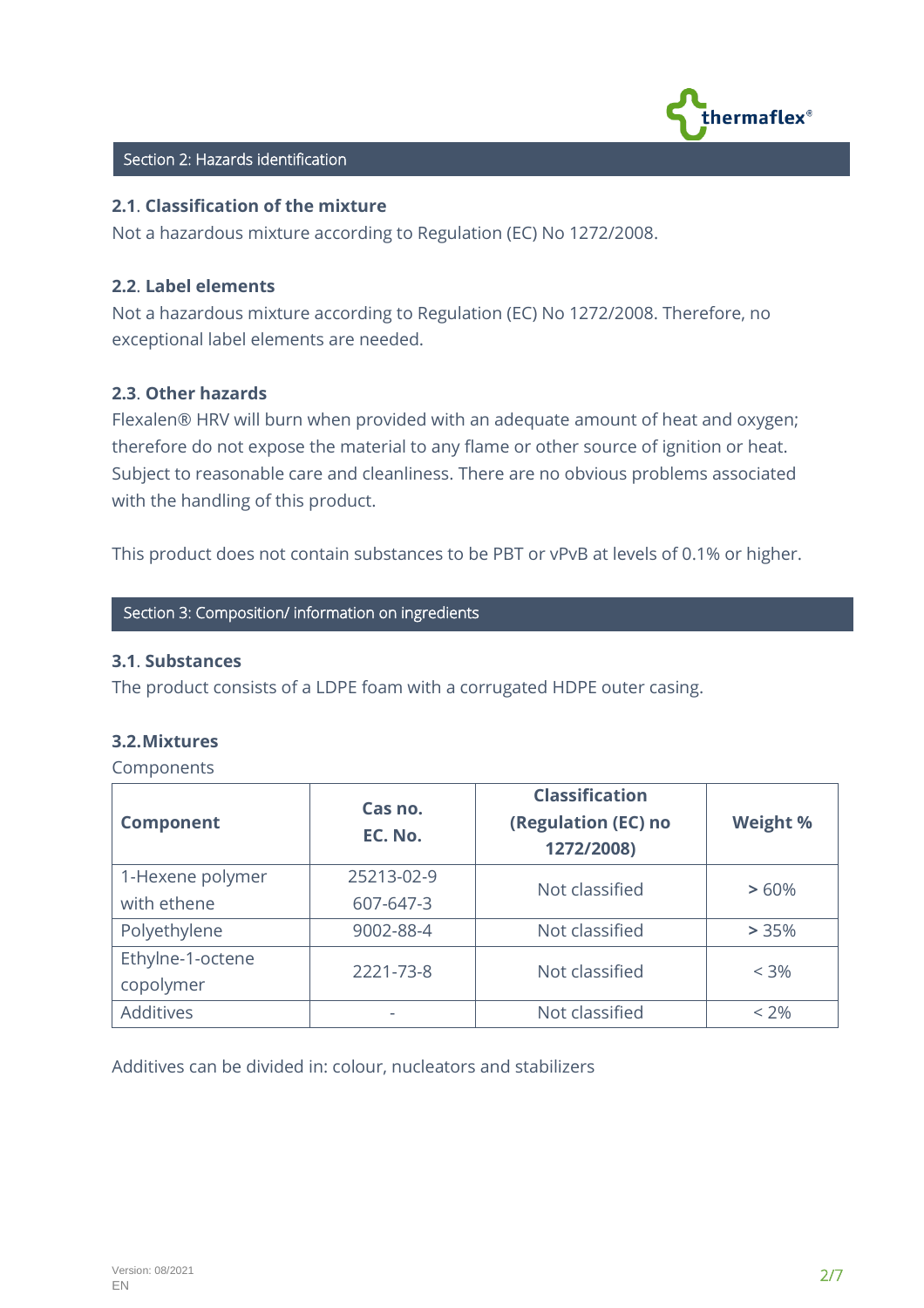

# **C** Section 4: First aid measures

## **4.1**. **Description of first aid measures**

In general: In all cases of doubt, or when symptoms persist, seek medical advice. After inhalation: Move person to fresh air.

After eye contact: Rinse opened eye for several minutes with running water. Remove contact lenses after a few minutes when possible and applicable.

After skin contact: If molten material comes in contact with the skin, do not apply ice but cool under ice water or running stream of water. Do not attempt to remove the material from the skin! Seek medical attention immediately.

After ingestion: If swallowed, seek medical attention. Do not induce vomiting unless directed to do so by medical personnel.

# **4.2**. **Most important symptoms and effects, both acute and delayed**

No further relevant information available.

# **4.3**. **Indication of any immediate attention and special treatment needed**

No further relevant information available.

# Section 5: Firefighting measures

#### **5.1**. **Fire extinguishing media**

Water spray, extinguishing foam, CO2-extinguisher.

# **5.2**. **Special hazards arising from the mixture**

In case of fire: if smoke gases are inhaled, smoke contains mainly carbon dioxide (CO2) and carbon monoxide (CO). Remove person to fresh air, coffee and possibly artificial respiration (call immediately a doctor) are the recommended measures. If body skin is burned through contact with molten product: cool burned parts with running water, do not remove the product from the skin. If skin burn grade 2 or 3 is reached: call immediately a doctor.

# **5.3**. **Advice for firefighters**

Use respirator/oxygen masks in enclosed areas. Avoid dense smoke and do not inhale the smoke from combustion. Use safety glasses and protect skin/body with protective clothing against molten product. Fresh produced product may contain traces of isobutane.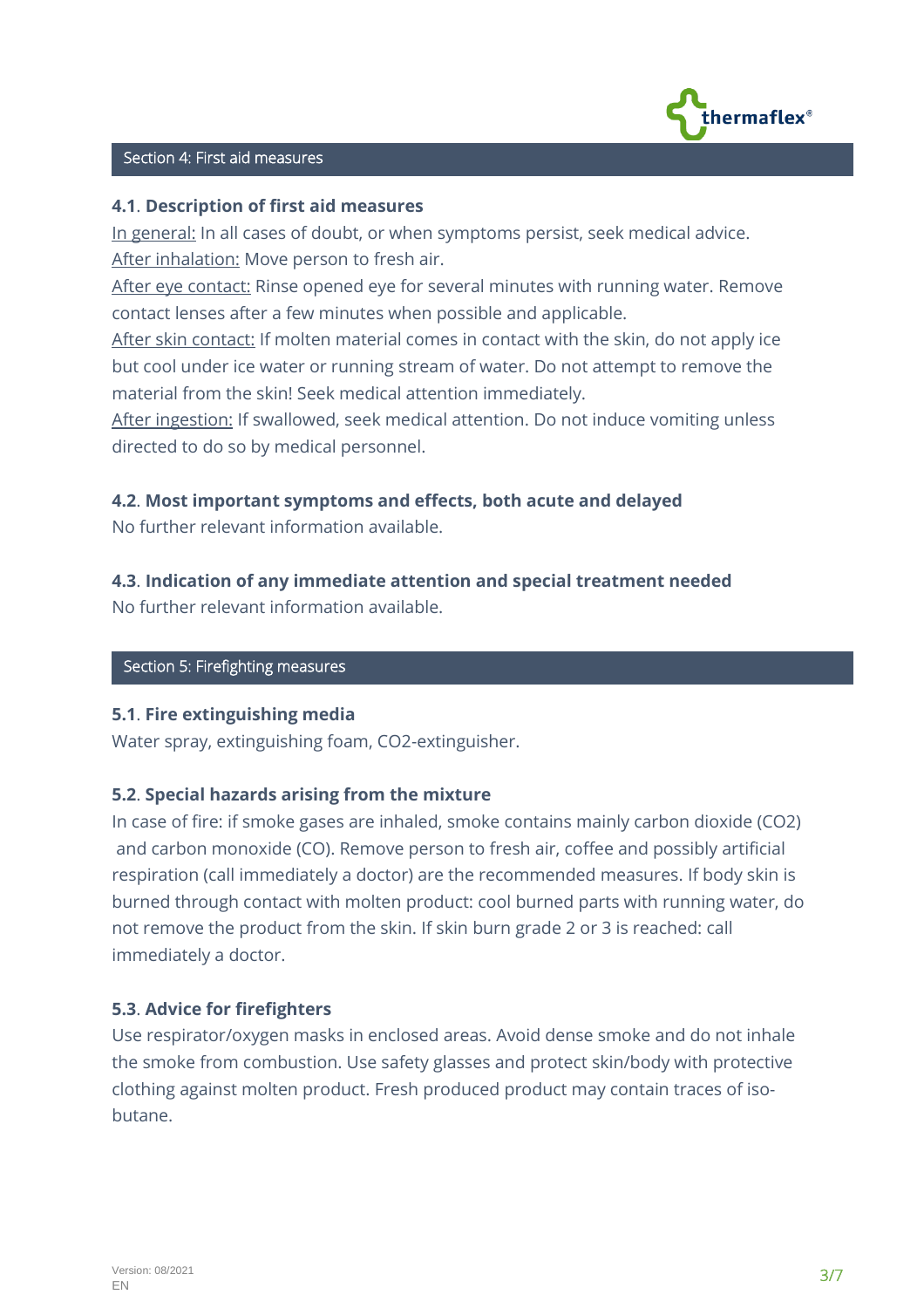

# **C** Section 6: Accidental release measures

Not applicable

# **Section 7: Handling and storage**

#### **7.1**. **Precautions for safe handling**

Practice reasonable care as a normal safety precaution. Fabrication areas should be well ventilated to carry away fumes, vapours and dust. Operatives should be assured of a supply of fresh air. The working environment should be kept clean and free of dust.

## **7.2**. **Conditions for safe storage, including any incompatibilities**

Practice reasonable care and cleanliness; provide adequate distance between stacks as a safety precaution. Do not expose to any source of flame, ignition or heat. Recommended storage is inside, due to UV light and heat sensitivity. Storage is possible but not advised. It is not recommended to store significant quantities in non-ventilated rooms and near sources of fire due to the possible trace of flammable gases.

#### **7.3**. **Specific end use(s)**

No further relevant information available.

#### Section 8: Exposure controls/ personal protection

#### **8.1**. **Control parameters**

Not applicable

#### **8.2**. **Exposure controls**

Breathing protection: Use special personal breathing respirator/mask or filter, in special fabrication areas (see 7.1 Handling) that are not well ventilated, in order to protect from fumes, vapours and dust.

Hand protection: Wear gloves (cotton, wool or leather), when working in fabrication areas utilizing heat processes, to prevent from possible thermal injury from hot foam. Eye protection: Use goggles or face masks, when working in fabrication areas utilizing heat processes, to prevent possible contact with hot foam and thermal injury. Body protection: Wear clothes and shoes, to protect the full body skin, especially when working in fabrication areas utilizing heat processes, to prevent possible thermal injury (burns).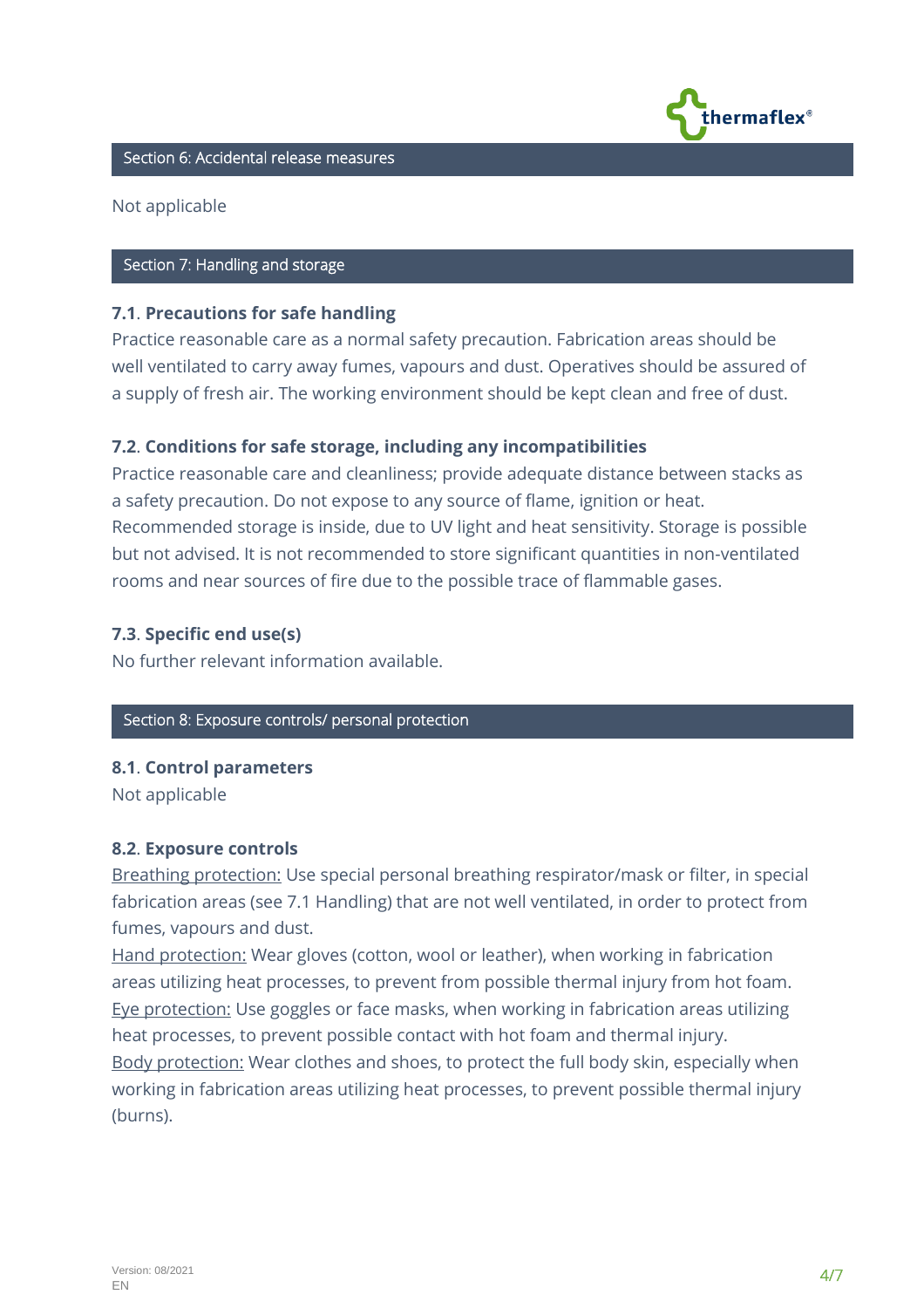

# **C** Section 9: Physical and chemical properties

# **9.1. Information on basic physical and chemical properties**

| Appearance                  | : Black flexible corrugated outer casing with grey anthracite |  |
|-----------------------------|---------------------------------------------------------------|--|
|                             | foam                                                          |  |
| Odour                       | : Odourless                                                   |  |
| Softening range             | : > 95 °C                                                     |  |
| Autoflammability            | : Not determined                                              |  |
| Thermal decomposition       | : Not determined                                              |  |
| <b>Explosive properties</b> | : Not determined                                              |  |

# **9.2. Other information**

The physical properties presented above are typical values and should not be construed as a specification.

# **Section 10: Stability and reactivity**

## **10.1. Reactivity**

Avoid any temperature >160 °C over a period >10 min. Avoid any contact with strong oxidizing chemicals.

#### **10.2**. **Chemical stability**

Product is chemically stable.

#### **10.3. Possibility of hazardous reaction**

No further relevant information available.

# **10.4. Conditions to avoid**

Avoid any contact with strong oxidizing chemicals. Avoid storage in direct sunlight.

# **10.5. Incompatible materials**

No further relevant information available.

#### **10.6 Hazardous decomposition products**

Dangerous or flammable gases and/or vapours in heat fabrication processes, combustion gases in case of fire.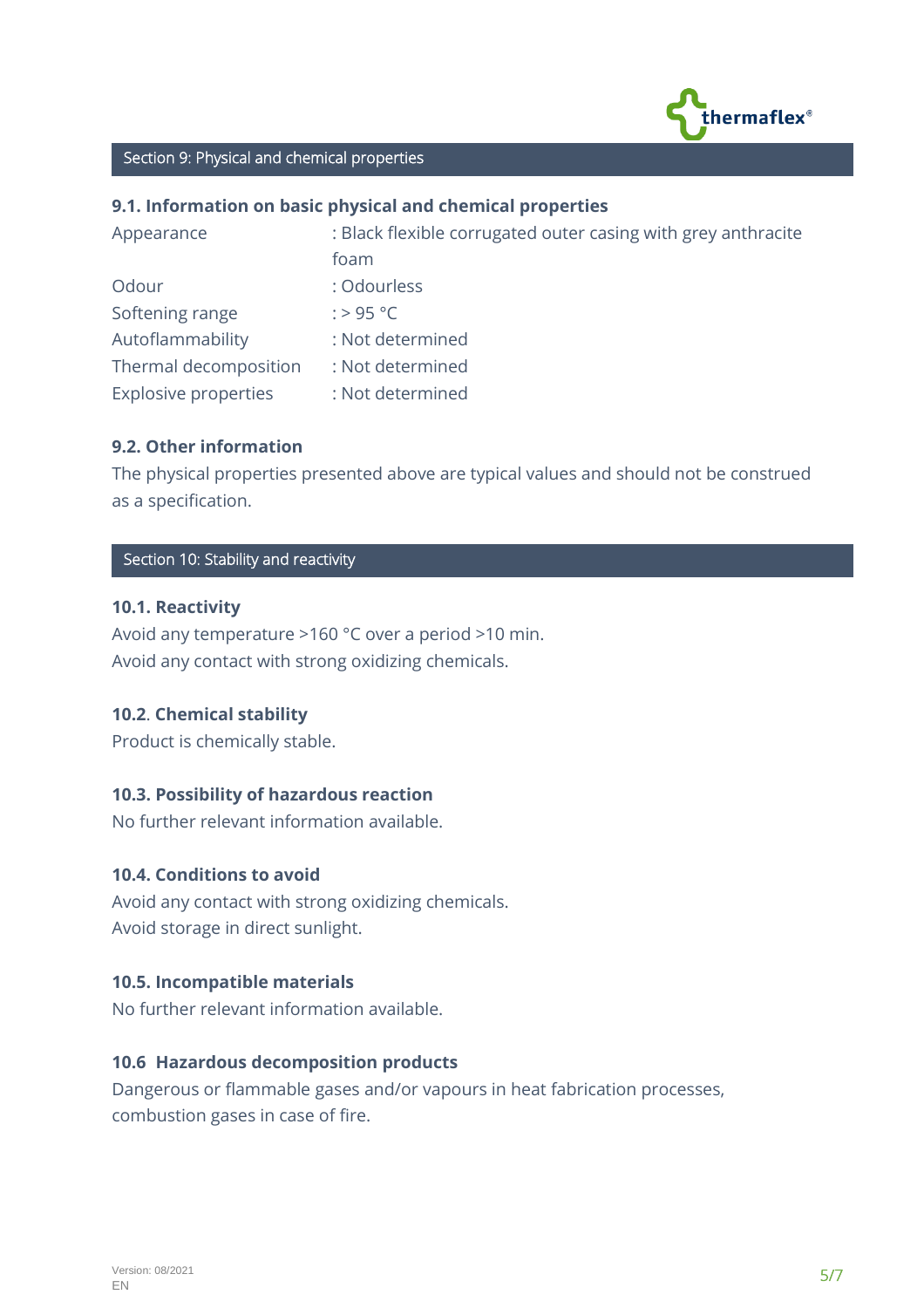

# **Section 11: Toxicological information**

## **11.1**. **Information on toxicological effects**

Toxicologically harmless. Polyolefin foams are among the most inert polymer foams and constitute no hazards in terms of normal handling and skin contact.

## Section 12: Ecological information

# **12.1. Toxicity**

Environmentally harmless: Insoluble in water: no contamination, insoluble in most solvents. Partly degradable by UV light. Flexalen® HRV is produced (H)CFC free.

## **12.2. Persistence and degradability**

Product does not degrade by itself. Avoid storage outside (UV-light).

## **12.3. Bioaccumulative potential**

No further relevant information available.

## **12.4**. **Mobility in soil**

Not applicable

#### **12.5. Results of PBT and vPvB assessment**

PBT : Not applicable vPvB : Not applicable

#### **12.6. Other adverse effects**

No further relevant information available.

# **Section 13: Disposal considerations**

#### **13.1. Waste treatment methods**

Recycling : 100% recyclable, to be used in own products.

Disposal : When disposing of any wastes, observe all applicable national and local regulations.